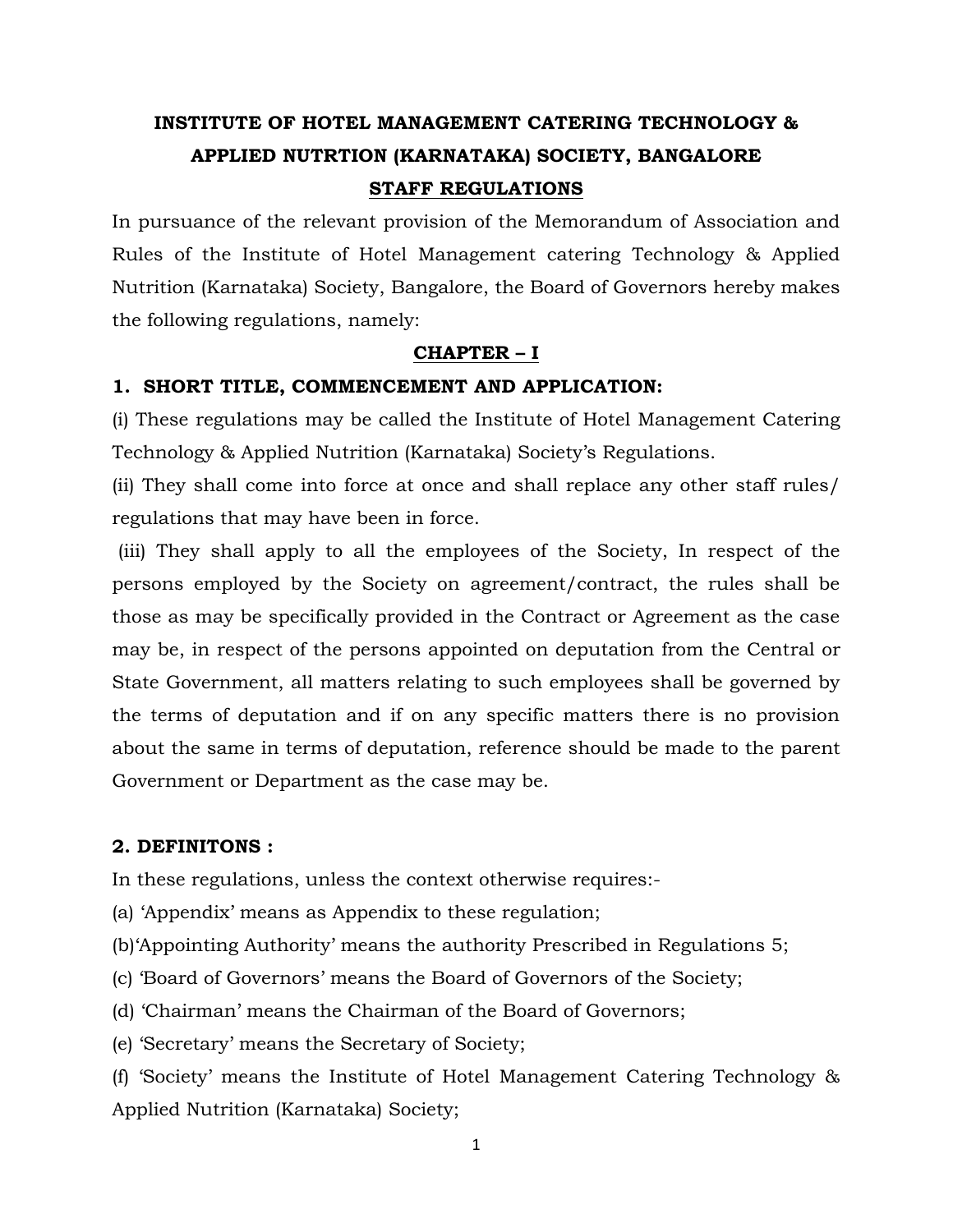(g)'Employee' means a person who is in the whole time service of the Society but does not include a person employed by the Society on daily wages; (h)'Executive Committee' means the Executive Committee of the Society;

(i) 'Institute' means the Institute of Hotel Management catering Technology & Applied Nutrition, Bangalore

(j) 'Principal' means the Principal of Institute of Hotel Management catering Technology & Applied Nutrition, Bangalore

(k) 'Central Government' means Ministry of Department in the Central Government dealing with the subject.

#### **3. CLASSIFICATION OF POSTS :**

The classification of the posts in the Society and the scales of pay attached there to shall be as set out in Appendix II and shall be subject to such orders as may be issued by the Society from time to time in conformity with the orders/instructions issued by the Central Government: from time to time.

#### **CHAPTER – II**

#### **4. STERNGTH OF STAFF :**

The Board of Governors shall from time to time determine with the approval of the Central Government the strength of the staff both permanent and temporary under the various categories required for carrying out its functions subject to the norms, orders/ guidelines prescribed by the Central Governmentfrom time to time;

#### **5. APPOINTMENTS**

(i) Appointments (From Appendix III) to posts in Group 'C' and 'D' shall be made by the Principal and appointments to posts in Groups 'A' and 'B' shall be made by the Board of Governors and by the Executive Committee respectively or by a duly constituted sub-Committee authorized by the Board to hold such selections provided that the appointment of the Principal shall be made in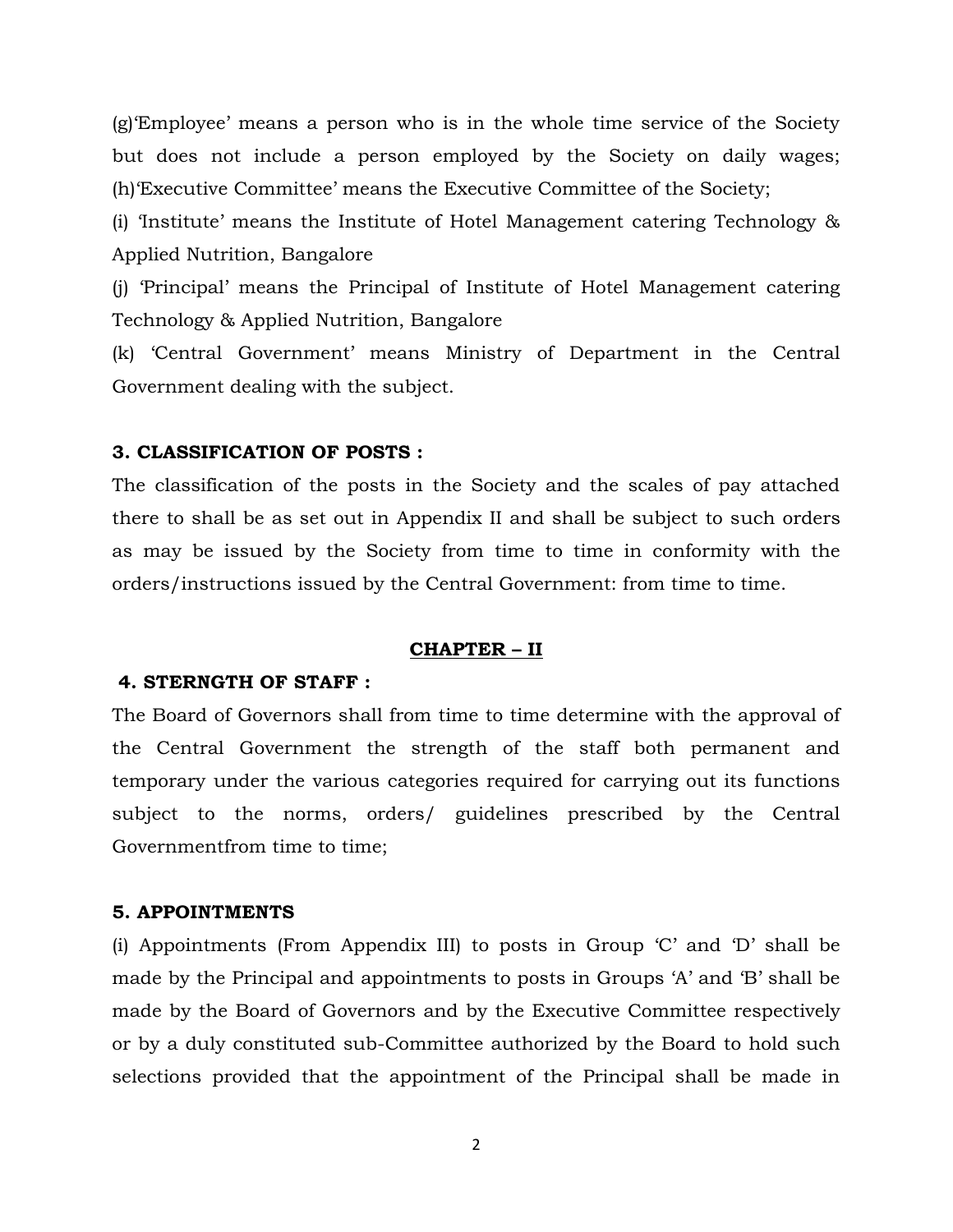accordance with the provisions of Rule 24(1) of the Rules & Regulations of the Society.

(ii) *Qualification for appointments:* The qualifications for appointment to the posts in various cadres in the Institute shall be such as may be determined by the Principal/Executive Committee/Board of Governors from time to time in accordance with any orders/instructions issued by the Central Government in this regard.

(iii) *Methods of Recruitment :* Recruitment to the posts may be made :-

(a) By direct recruitment;

(b) By promotion'

(c) By appointment of employees borrowed from Government Departments and other Institutes; add

(d) On contract.

*Note* :- Appointment to a post in any grade by promotion shall be made whether in a permanent or officiating capacity from amongst employees serving in posts in the next lower grade.

(iv) *Ad-hoc appointment* : Notwithstanding anything contained in the above rules the Board of Governors/ Executive Committee may by a general or special other and subject to such conditions as it may specify in such orders delegate to any authority the power to make ad-hoc appointments.

(v) *Superannuation :* (a) All employees of the Institute except Grade 'D' employees shall retire on attaining the age of 60 years provided that the Board of Governors may if satisfied that the interest of the Society so requires and in consideration of the outstanding nature of work done by an employee, extend by an order in writing, with the prior approval of the Central Government, the period of service of any employee beyond the age of superannuation on the existing terms and conditions or on re-employment or on contract service for any period not exceeding two year in aggregate subject to any instruction/orders issued by the Central Government in such matters Grade 'D' employees shall retire on attaining the age of 60 years. (b) Notwithstanding

3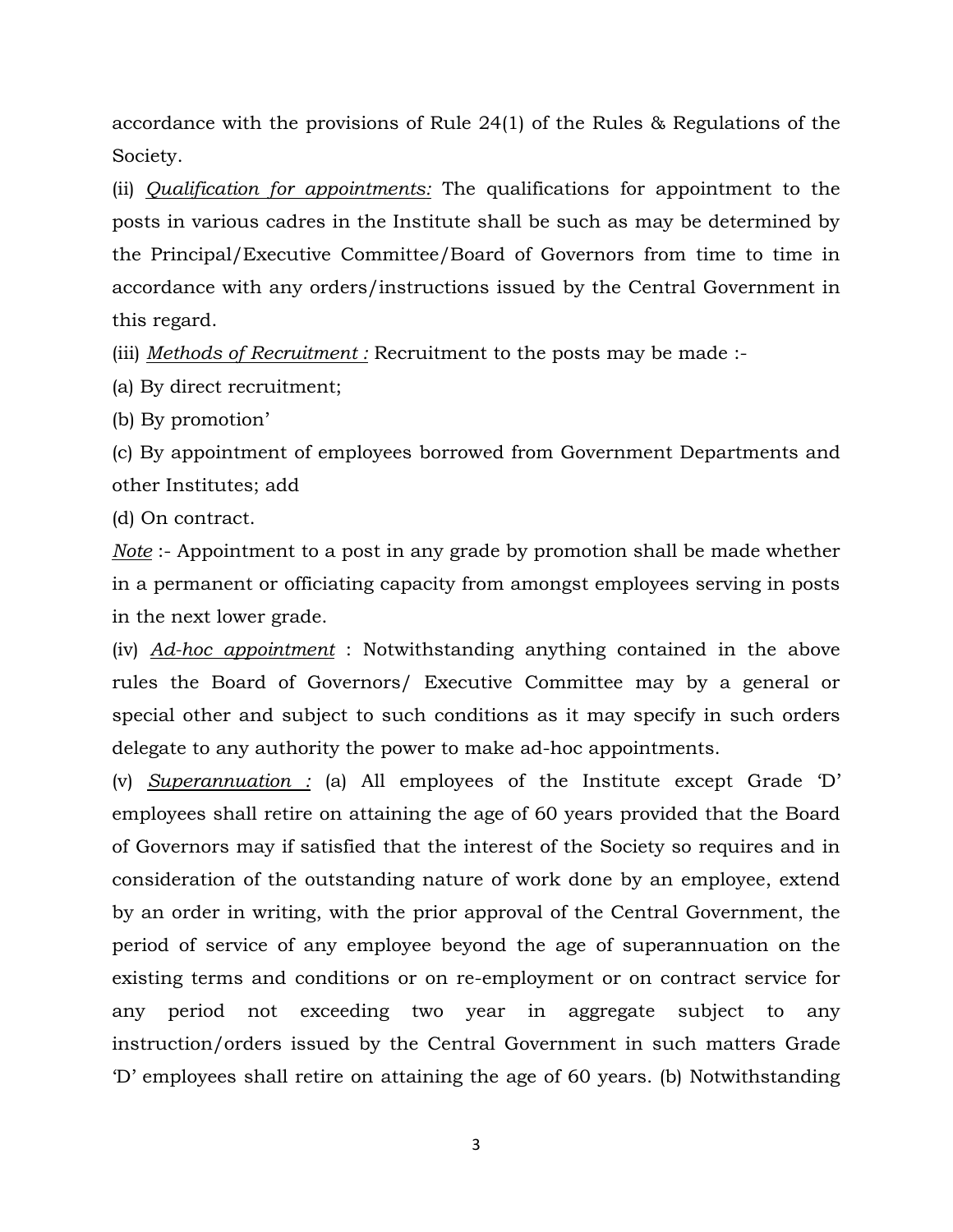anything contained in Regulation (a) an employee shall, on invalidation by the appropriate medical authority, cease to be in service on account of complete and permanent incapacitation determined in accordance with the relevant rules applicable to comparable categories of Central Government employees from time to time.

(v) *Probation :* (a) Every employee shall, on appointment to any post (whether on promotion or otherwise) be on probation for a period of two years commending from the date of regular appointment;

(b) Nothing in this regulation shall apply to persons employed on deputation from Central/State Governments or an Institute.

(vi) *Medical fitness :* Every person appointed for the first time to any post in the Institute shall, before joining duty in the post, be required to furnish a medical certificate of fitness in the form prescribed in appendix-I from a competent medical authority or from an authority as may be prescribed by the Institute.

No such certificate need be furnished if;

(a) an employee has come on deputation,

(b) an employee is re-employed, provided break in the two appointments is less than 03 months;

(c) An employee has already been medically found fit.

Medical Certificate of fitness will have to be obtained by the employee concerned at his own cost. However, on production of valid receipt, the amount of fee may be reimbursed to him.

*(vii) Termination of Services :*

(a) I) No employee other than a person on deputation from the Central Government or any State Government of an Institute shall leave or discontinue his service in the Institute except after giving on Month's notice in writing of his intention to do so to the Principal.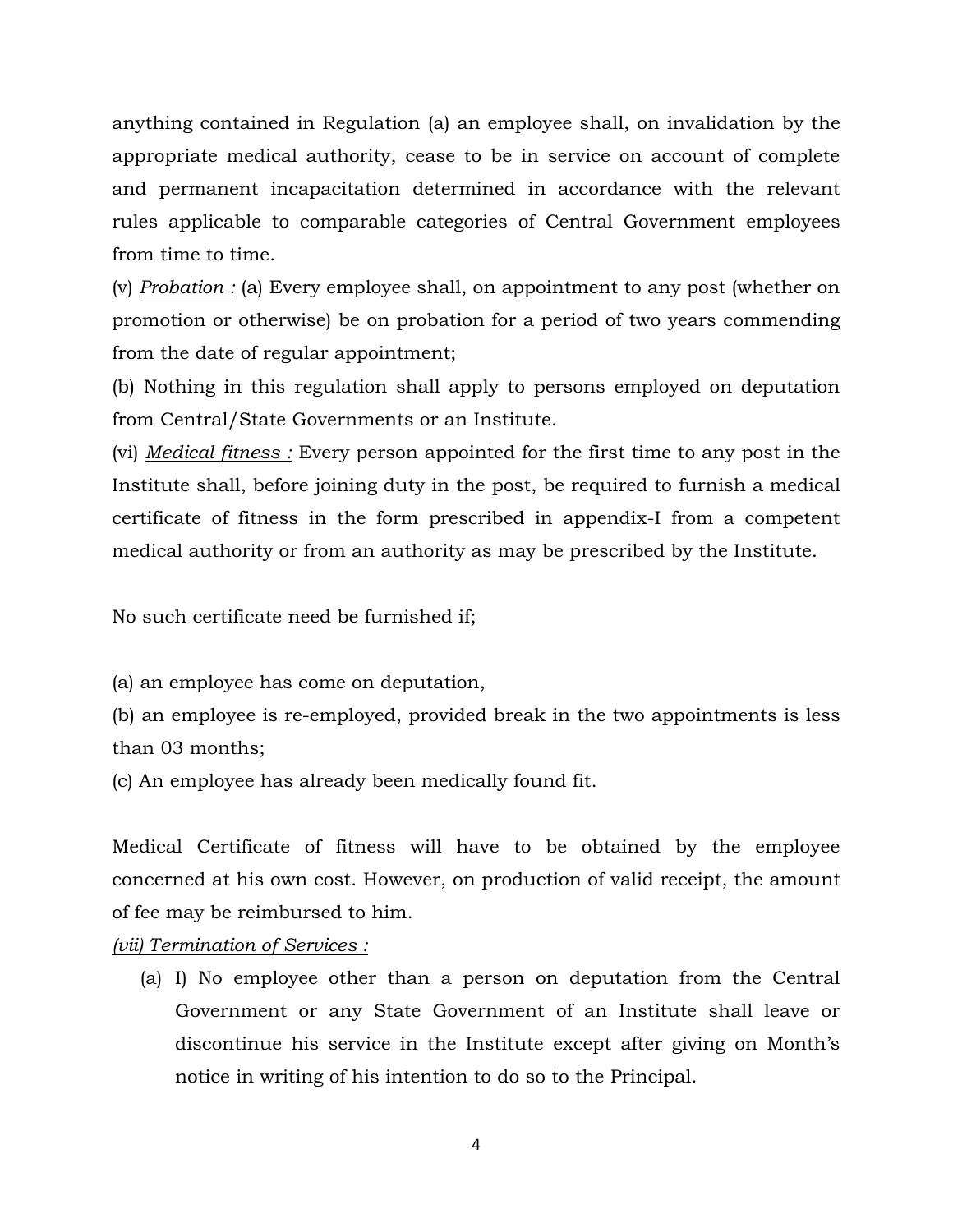ii) Provided further that where an employee has completed the period of probation and stands confirmed, the period of such notice shall be three months.

iii) However, if an employee wants to leave service instantaneously he may be permitted to do so by depositing with the Institute pay and allowances for the period of notice, as the case may be.

iv) Provided that the appointing authority may, for reasons to be recorded in writing, waive, either wholly or in part the requirement as to payment of such an amount.

(b) i) The Institute may at any time and without assigning any reasons, terminate the services of any employee who has not completed his probation, after giving one months' notice in writing or a month's pay and allowances in lieu thereof.

ii) The Institute may at any time and without assigning any reason terminate the services of an employee who has completed period of probation and stands confirmed by giving him three months' notice or after paying and pay and allowances in lieu thereof.

- (c) In case of Group 'C' and 'D' employees the Principal shall be the competent authority while the Executive Committee for Group 'B' posts and above, shall be the competent authority. However the Executive Committee will Exercise this power only after the Board of Governors has accorded its approval on this behalf.
- (d) Nothing contained in these Regulations shall affect the right of the appointing authority to retire, remove on dismiss an employee without giving any notice or pay in lieu of notice in accordance with the provisions of relevant rules concerning 'conduct and discipline' of employees.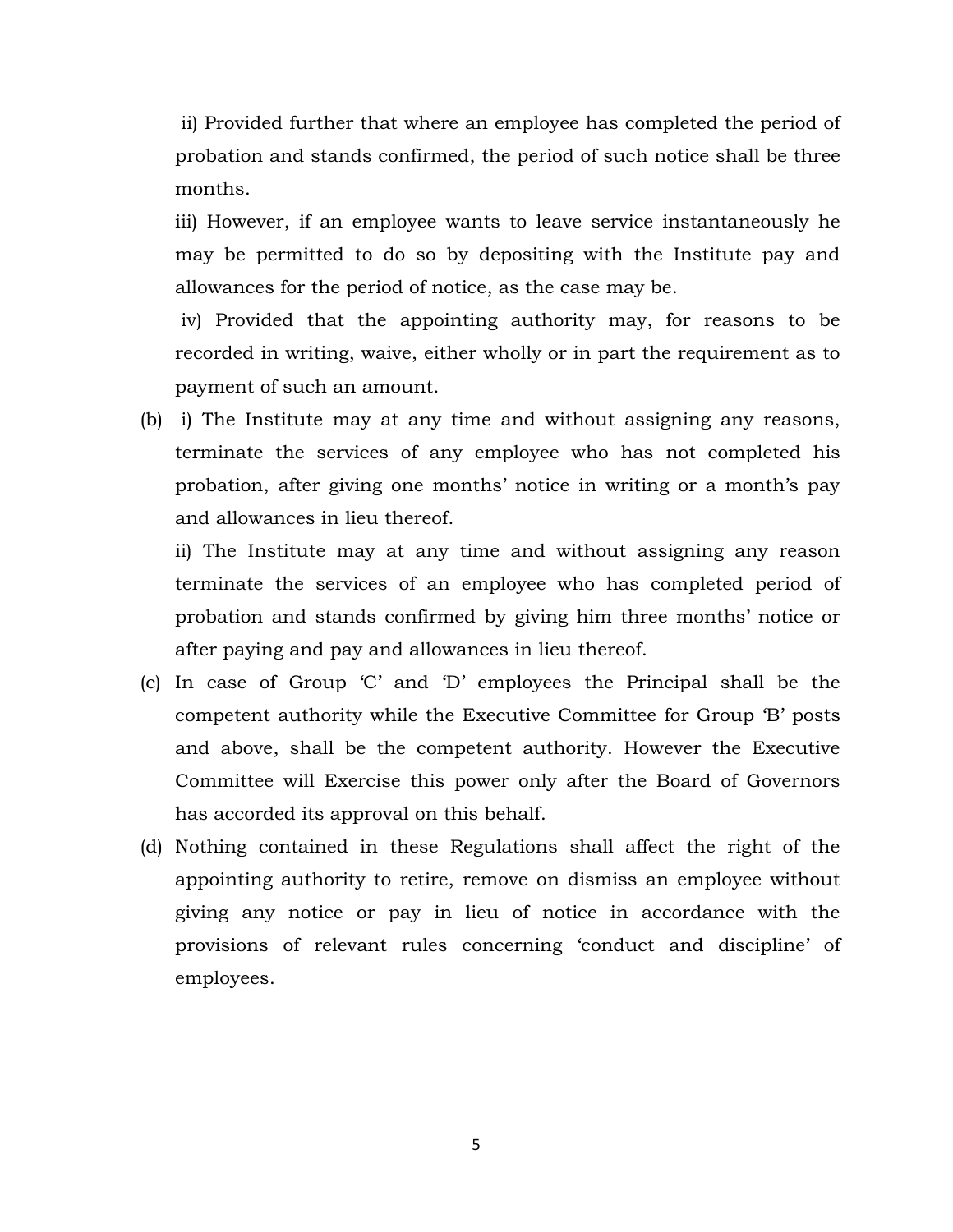#### **CHAPTER – III**

#### **6. GENERAL CONDITIONS OF SERVICES** :

In all matters relating to service conditions such as fixation of pay; increments; counting of service for increments; compulsory deductions; optional deductions; grant of special pay; personal pay; honorarium and fees; Dearness Allowance; Additional Dearness Allowance; Interim Relief; Leave Travel Concession; Compensatory Allowance; House Rent Allowance; Children Education Allowance House Building Advance; Festival Advance; Advance for purchase of Conveyance Travel and Admissibility of Travel Allowance; Classification, control and Appeal Rules; conduct Rules; Contributions of Contributory Provident Fund; Joining Time; Leave Entitlement and conditions for grant of various kinds of leaves; Medical; Gratuity and Terminal Benefits; Counting of past Services etc; the central Government Rules on the subject, as applicable to comparable categories of Central Government Employees/Servants, shall Mutatis Mutandis be applicable to the corresponding categories of the employees of the Society subject to any orders/amendments instructions issued by the Central Government on the relevant subject from time to time, except that where the Board of Governors; with the approval of the Central Government adopts a specific provision/rule in respect of any specific service matters, the employees of the Institute shall be subject to those provisions in respect of such specified matters. Note : (i) The above list is only illustrative and not exhaustive all matters which may not have been spelt out above shall also be regulated in the same manner as in the case of Central Government servants of corresponding categories. (ii) Employees of the Institute shall be eligible to contribute to GPF-cum-Pensioncum-Gratuity under the terms and conditions laid down vide Ministry of Tourism, Government of India, New Delhi letter No.1(21)/90-HMC dtd. 01.01.1992 as amended from time to time.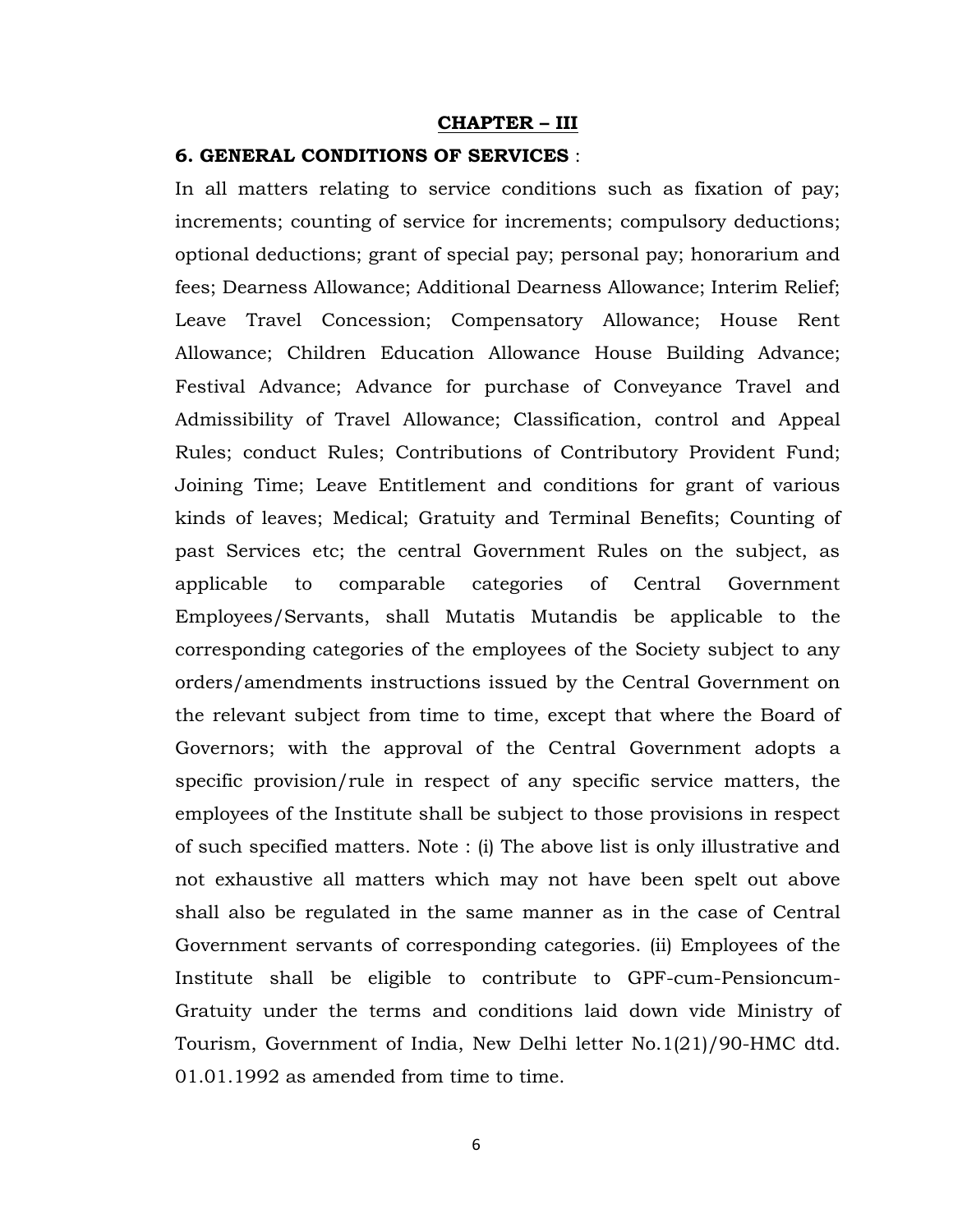#### **CHAPTER –IV**

#### **7. RESIDENTIAL ACCOMMODATION:**

(i) Out of the residential accommodation owned by the Society, the Society may at its discretion make available such residential accommodation as it considers appropriate to pay, rank and status of an employee and on such rate of monthly license fee as it considers reasonable. The Society will not have any authority to hire accommodation and give it to staff members.

(ii) In deciding the suitability of such residential accommodation to an employee's pay, rank and status as well as in determining the license fee to be recovered from the employee for such accommodation, the Society will bear in mind the scales of accommodation and the rates of house rent in force under the Central Government rules governing the allotment of residential accommodation to its employees, but the decision of the Society in regard to such questions shall be final.

(iii) If an employee refuses to accept the residential accommodation made available by the Society and if the Society does not consider his reasons for doing so adequate and acceptable, the Society may stop the house rent allowance payable to him in terms of relevant rules.

(iv) Accommodation of appropriate scale will be allotted to the employee strictly in accordance with the 'Rules' drawn up for allotment of such residential accommodation.

#### **CHAPTER - V**

*General* : Matters not covered by these Rules will be governed by Government of India's instructions in that behalf.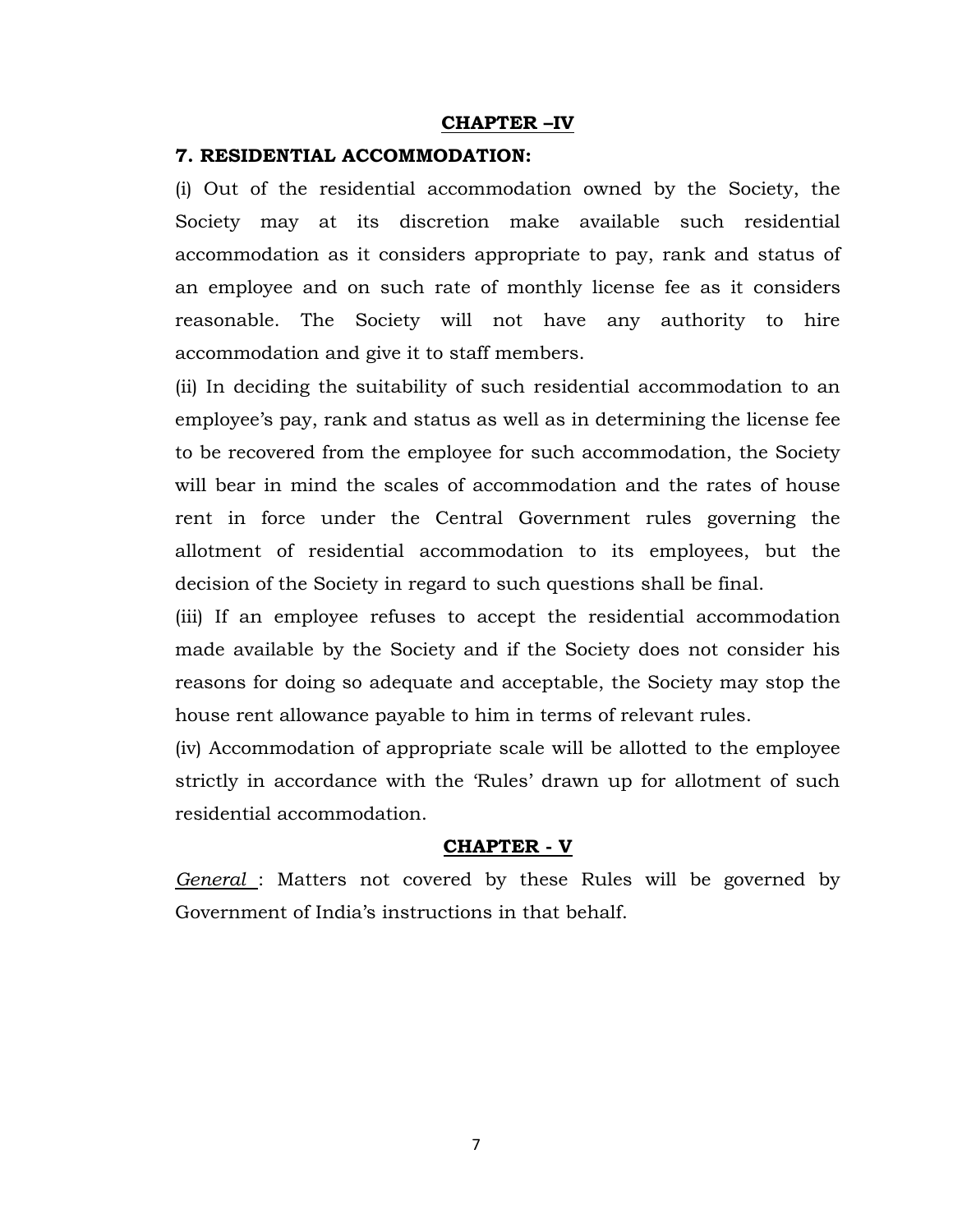## **CHAPTER -VI**

The following powers will be exercised by the authorities given against each :-

| S.No.<br><b>Nature</b>        | <b>Extent of</b> | <b>Authority competent</b> |
|-------------------------------|------------------|----------------------------|
|                               | of Power         | to exercise it             |
| 1. Matters regarding Medical  | <b>FULL</b>      | Principal                  |
| Examination                   |                  |                            |
| (a) For appointment           |                  |                            |
| (b) For grant of leave        |                  |                            |
| (c) For any other purpose     |                  |                            |
| 2. Probation period :         | <b>FULL</b>      | Appointment Authority      |
| (a) Initial probation         |                  |                            |
| (b) Extension of probation    |                  |                            |
| (c) Completion of probation   |                  |                            |
| 3. Extension of Services :    | <b>FULL</b>      | <b>Board of Governors</b>  |
| Beyond Superannuation/        |                  | subject to approval of the |
| Contract employment           |                  | Central Govt.              |
| 4. Appointments :             | Group A          | <b>Board of Governors</b>  |
|                               | Group B          | <b>Executive Committee</b> |
|                               | Group $C \& D$   | Principal                  |
| 5. Termination of Services:   | Group A          | <b>Board of Governors</b>  |
|                               | Group B          | <b>Executive Committee</b> |
|                               | Group $C$ & $D$  | Principal                  |
| 6. Reduction in establishment | <b>FULL</b>      | <b>Board of Governors</b>  |
| 7. Disciplinary Authority     | Group $C$ & $D$  | Principal                  |
|                               | Group A & B      | Board of Governors/        |
|                               |                  | <b>Executive Committee</b> |
| 8. Pay Fixation:              | <b>FULL</b>      | Principal                  |
| 9. E.B. Crossing:             | A11              | Principal                  |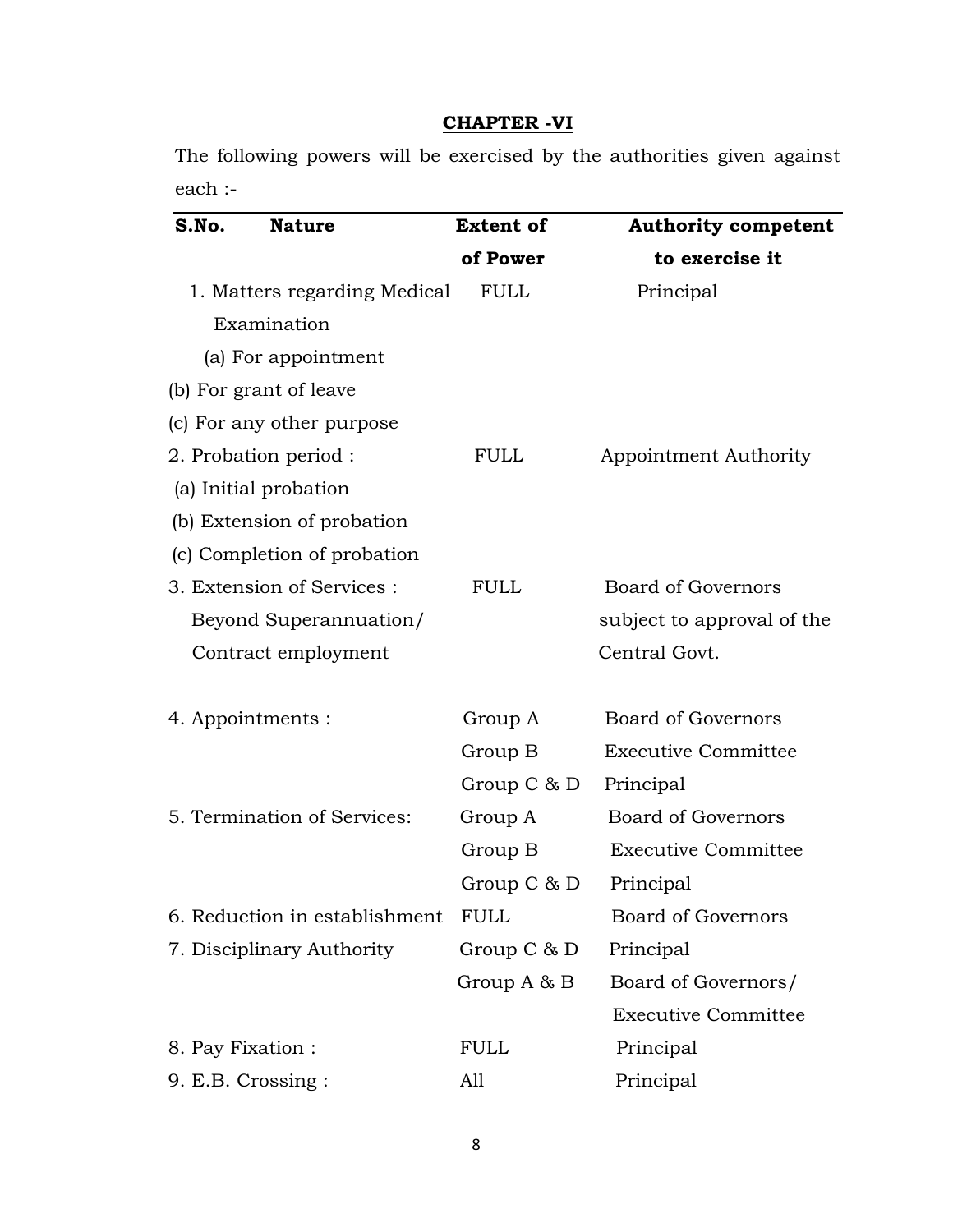|                                   | Employees     | after approval by DPC       |
|-----------------------------------|---------------|-----------------------------|
| 10. Grant of Special/Advance      | $-do-$        | Appointing authority        |
| Increments:                       |               |                             |
| 11. Allowance-Admissibility of    | $-do-$        | Principal                   |
| Decision regarding                |               |                             |
| 12. Adoption of rate              | All Employees | <b>Board of Governors</b>   |
| of pay and Allowances             |               |                             |
| 13. Grant of leave-all kinds      | $-do-$        | Principal                   |
| 14. Detailing for duty during     | $-do-$        | Principal                   |
| Vacation                          |               |                             |
| 15. Accommodation                 | $-do-$        | Principal                   |
| 16. T.A. / D.A.                   | $-do-$        | Principal                   |
| 17. Travel by Air                 | $-do-$        | Executive committee         |
|                                   |               | in the case of entitled     |
|                                   |               | Officers and Board of       |
|                                   |               | Governors with approval     |
|                                   |               | of the Central Government   |
|                                   |               | in the case of non-entitled |
|                                   |               | Officer.                    |
| 18. Gratuity and other retirement | $-do-$        | Appointment authority       |
| Benefits.                         |               |                             |
| 19. Relaxation/Interpretation of  | $-do-$        | Board of Governors subject  |
| any rule                          |               | to approval of the Central  |
|                                   |               | Government                  |

Note :

(1) In respect of any of the above matters concerning the Principal the decision will be taken at the level of the Board of Governors with the approval of the Central Government.

(2) For effecting better day-to-day administration, Principal may delegate his powers to any authority subordinate to him

(3) Financial power shall be exercised as per Bye-laws of the Society